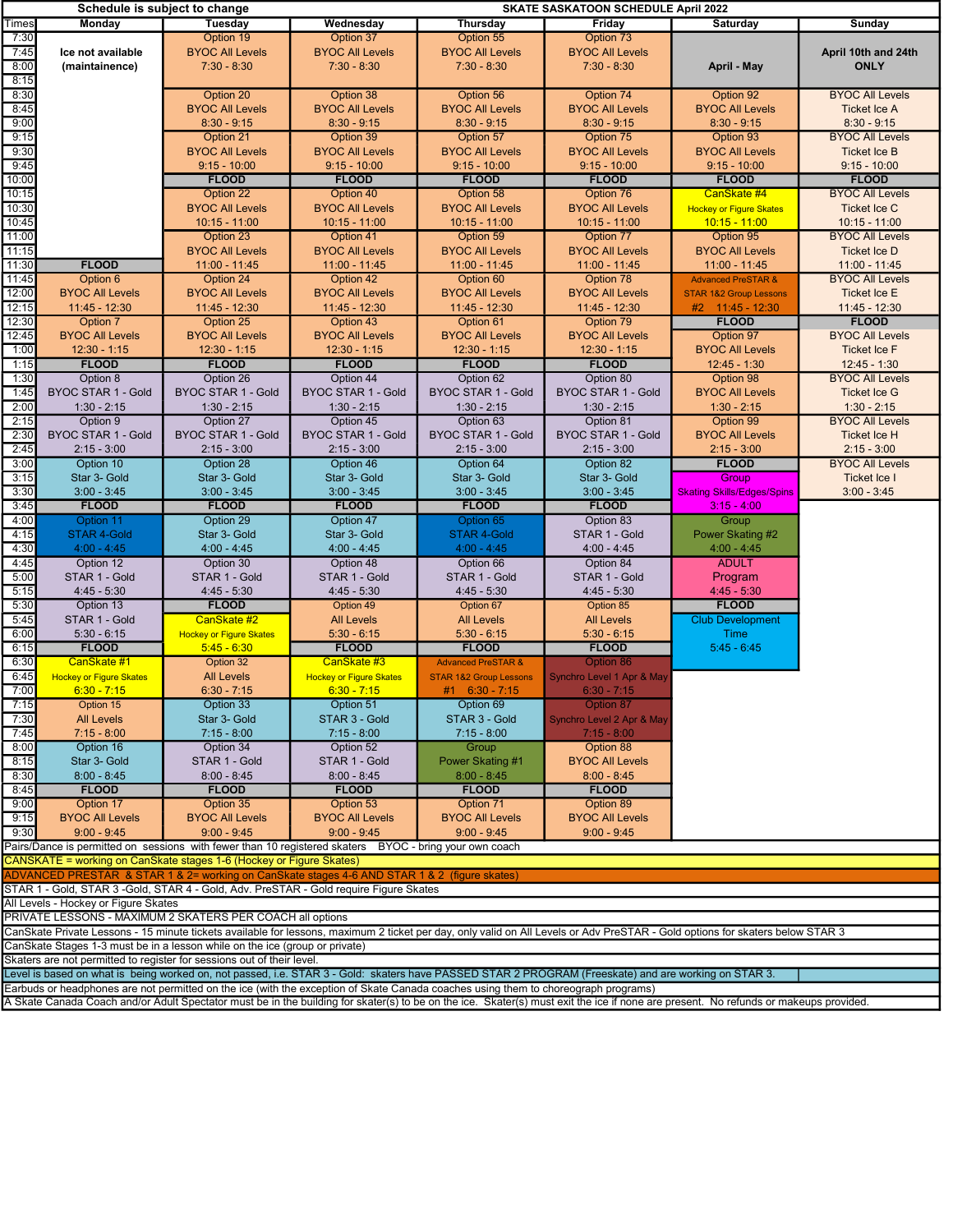|                                                                                                                                                                                                                                | Schedule is subject to change<br><b>SKATE SASKATOON SCHEDULE May 2022</b>                                                                            |                                |                                |                                   |                           |                                   |  |  |  |
|--------------------------------------------------------------------------------------------------------------------------------------------------------------------------------------------------------------------------------|------------------------------------------------------------------------------------------------------------------------------------------------------|--------------------------------|--------------------------------|-----------------------------------|---------------------------|-----------------------------------|--|--|--|
| <b>Times</b>                                                                                                                                                                                                                   | Monday                                                                                                                                               | Tuesday                        | Wednesday                      | Thursday                          | Friday                    | Saturday                          |  |  |  |
| 7:30                                                                                                                                                                                                                           |                                                                                                                                                      | Option 19                      | Option 37                      | Option 55                         | Option 73                 |                                   |  |  |  |
| 7:45                                                                                                                                                                                                                           | Ice not available                                                                                                                                    | <b>BYOC All Levels</b>         | <b>BYOC All Levels</b>         | <b>BYOC All Levels</b>            | <b>BYOC All Levels</b>    |                                   |  |  |  |
|                                                                                                                                                                                                                                |                                                                                                                                                      |                                |                                |                                   |                           |                                   |  |  |  |
| 8:00                                                                                                                                                                                                                           | (maintainence)                                                                                                                                       | $7:30 - 8:30$                  | $7:30 - 8:30$                  | $7:30 - 8:30$                     | $7:30 - 8:30$             | <b>April - May ONLY</b>           |  |  |  |
| 8:15                                                                                                                                                                                                                           |                                                                                                                                                      |                                |                                |                                   |                           |                                   |  |  |  |
| 8:30                                                                                                                                                                                                                           |                                                                                                                                                      | Option 20                      | Option 38                      | Option 56                         | Option 74                 | Option 92                         |  |  |  |
| 8:45                                                                                                                                                                                                                           |                                                                                                                                                      | <b>BYOC All Levels</b>         | <b>BYOC All Levels</b>         | <b>BYOC All Levels</b>            | <b>BYOC All Levels</b>    | <b>BYOC All Levels</b>            |  |  |  |
|                                                                                                                                                                                                                                |                                                                                                                                                      |                                |                                |                                   |                           |                                   |  |  |  |
| 9:00                                                                                                                                                                                                                           |                                                                                                                                                      | $8:30 - 9:15$                  | $8:30 - 9:15$                  | $8:30 - 9:15$                     | $8:30 - 9:15$             | $8:30 - 9:15$                     |  |  |  |
| 9:15                                                                                                                                                                                                                           |                                                                                                                                                      | Option 21                      | Option 39                      | Option 57                         | Option 75                 | Option 93                         |  |  |  |
| 9:30                                                                                                                                                                                                                           |                                                                                                                                                      | <b>BYOC All Levels</b>         | <b>BYOC All Levels</b>         | <b>BYOC All Levels</b>            | <b>BYOC All Levels</b>    | <b>BYOC All Levels</b>            |  |  |  |
| 9:45                                                                                                                                                                                                                           |                                                                                                                                                      | $9:15 - 10:00$                 | $9:15 - 10:00$                 | $9:15 - 10:00$                    | $9:15 - 10:00$            | $9:15 - 10:00$                    |  |  |  |
|                                                                                                                                                                                                                                |                                                                                                                                                      |                                |                                |                                   |                           |                                   |  |  |  |
| 10:00                                                                                                                                                                                                                          |                                                                                                                                                      | <b>FLOOD</b>                   | <b>FLOOD</b>                   | <b>FLOOD</b>                      | <b>FLOOD</b>              | <b>FLOOD</b>                      |  |  |  |
| 10:15                                                                                                                                                                                                                          |                                                                                                                                                      | Option 22                      | Option 40                      | Option 58                         | Option 76                 | CanSkate #4                       |  |  |  |
| 10:30                                                                                                                                                                                                                          |                                                                                                                                                      | <b>BYOC All Levels</b>         | <b>BYOC All Levels</b>         | <b>BYOC All Levels</b>            | <b>BYOC All Levels</b>    | <b>Hockey or Figure Skates</b>    |  |  |  |
| 10:45                                                                                                                                                                                                                          |                                                                                                                                                      | $10:15 - 11:00$                | $10:15 - 11:00$                | $10:15 - 11:00$                   | $10:15 - 11:00$           | $10:15 - 11:00$                   |  |  |  |
| 11:00                                                                                                                                                                                                                          |                                                                                                                                                      |                                |                                |                                   |                           |                                   |  |  |  |
|                                                                                                                                                                                                                                |                                                                                                                                                      | Option 23                      | Option 41                      | Option 59                         | Option 77                 | Option 95                         |  |  |  |
| 11:15                                                                                                                                                                                                                          |                                                                                                                                                      | <b>BYOC All Levels</b>         | <b>BYOC All Levels</b>         | <b>BYOC All Levels</b>            | <b>BYOC All Levels</b>    | <b>BYOC All Levels</b>            |  |  |  |
| 11:30                                                                                                                                                                                                                          | <b>FLOOD</b>                                                                                                                                         | 11:00 - 11:45                  | $11:00 - 11:45$                | $11:00 - 11:45$                   | $11:00 - 11:45$           | $11:00 - 11:45$                   |  |  |  |
| 11:45                                                                                                                                                                                                                          | Option 6                                                                                                                                             | Option 24                      | Option 42                      | Option 60                         | Option 78                 | <b>Advanced PreSTAR &amp;</b>     |  |  |  |
| 12:00                                                                                                                                                                                                                          | <b>BYOC All Levels</b>                                                                                                                               | <b>BYOC All Levels</b>         | <b>BYOC All Levels</b>         | <b>BYOC All Levels</b>            | <b>BYOC All Levels</b>    |                                   |  |  |  |
|                                                                                                                                                                                                                                |                                                                                                                                                      |                                |                                |                                   |                           | <b>STAR 1&amp;2 Group Lessons</b> |  |  |  |
| 12:15                                                                                                                                                                                                                          | $11:45 - 12:30$                                                                                                                                      | $11:45 - 12:30$                | $11:45 - 12:30$                | $11:45 - 12:30$                   | $11:45 - 12:30$           | #2 11:45 - 12:30                  |  |  |  |
| 12:30                                                                                                                                                                                                                          | Option 7                                                                                                                                             | Option 25                      | Option 43                      | Option 61                         | Option 79                 | <b>FLOOD</b>                      |  |  |  |
| 12:45                                                                                                                                                                                                                          | <b>BYOC All Levels</b>                                                                                                                               | <b>BYOC All Levels</b>         | <b>BYOC All Levels</b>         | <b>BYOC All Levels</b>            | <b>BYOC All Levels</b>    | Option 97                         |  |  |  |
| 1:00                                                                                                                                                                                                                           | $12:30 - 1:15$                                                                                                                                       | $12:30 - 1:15$                 | $12:30 - 1:15$                 | $12:30 - 1:15$                    | $12:30 - 1:15$            | <b>BYOC All Levels</b>            |  |  |  |
|                                                                                                                                                                                                                                |                                                                                                                                                      |                                |                                |                                   |                           |                                   |  |  |  |
| 1:15                                                                                                                                                                                                                           | <b>FLOOD</b>                                                                                                                                         | <b>FLOOD</b>                   | <b>FLOOD</b>                   | <b>FLOOD</b>                      | <b>FLOOD</b>              | $12:45 - 1:30$                    |  |  |  |
| 1:30                                                                                                                                                                                                                           | Option 8                                                                                                                                             | Option 26                      | Option 44                      | Option 62                         | Option 80                 | Option 98                         |  |  |  |
| 1:45                                                                                                                                                                                                                           | <b>BYOC STAR 1 - Gold</b>                                                                                                                            | BYOC STAR 1 - Gold             | <b>BYOC STAR 1 - Gold</b>      | BYOC STAR 1 - Gold                | <b>BYOC STAR 1 - Gold</b> | <b>BYOC All Levels</b>            |  |  |  |
| 2:00                                                                                                                                                                                                                           | $1:30 - 2:15$                                                                                                                                        | $1:30 - 2:15$                  | $1:30 - 2:15$                  | $1:30 - 2:15$                     | $1:30 - 2:15$             | $1:30 - 2:15$                     |  |  |  |
|                                                                                                                                                                                                                                |                                                                                                                                                      |                                |                                |                                   |                           |                                   |  |  |  |
| 2:15                                                                                                                                                                                                                           | Option 9                                                                                                                                             | Option 27                      | Option 45                      | Option 63                         | Option 81                 | Option 99                         |  |  |  |
| 2:30                                                                                                                                                                                                                           | <b>BYOC STAR 1 - Gold</b>                                                                                                                            | <b>BYOC STAR 1 - Gold</b>      | <b>BYOC STAR 1 - Gold</b>      | <b>BYOC STAR 1 - Gold</b>         | <b>BYOC STAR 1 - Gold</b> | <b>BYOC All Levels</b>            |  |  |  |
| 2:45                                                                                                                                                                                                                           | $2:15 - 3:00$                                                                                                                                        | $2:15 - 3:00$                  | $2:15 - 3:00$                  | $2:15 - 3:00$                     | $2:15 - 3:00$             | $2:15 - 3:00$                     |  |  |  |
| 3:00                                                                                                                                                                                                                           | Option 10                                                                                                                                            | Option 28                      | Option 46                      | Option 64                         | Option 82                 | <b>FLOOD</b>                      |  |  |  |
|                                                                                                                                                                                                                                |                                                                                                                                                      |                                |                                |                                   |                           |                                   |  |  |  |
| 3:15                                                                                                                                                                                                                           | Star 3- Gold                                                                                                                                         | Star 3- Gold                   | Star 3- Gold                   | Star 3- Gold                      | Star 3- Gold              | Group                             |  |  |  |
| 3:30                                                                                                                                                                                                                           | $3:00 - 3:45$                                                                                                                                        | $3:00 - 3:45$                  | $3:00 - 3:45$                  | $3:00 - 3:45$                     | $3:00 - 3:45$             | <b>Skating Skills/Edges/Spins</b> |  |  |  |
| 3:45                                                                                                                                                                                                                           | <b>FLOOD</b>                                                                                                                                         | <b>FLOOD</b>                   | <b>FLOOD</b>                   | <b>FLOOD</b>                      | <b>FLOOD</b>              | $3:15 - 4:00$                     |  |  |  |
| 4:00                                                                                                                                                                                                                           | Option 11                                                                                                                                            | Option 29                      | Option 47                      | Option 65                         | Option 83                 | Group                             |  |  |  |
|                                                                                                                                                                                                                                |                                                                                                                                                      |                                |                                |                                   |                           |                                   |  |  |  |
| 4:15                                                                                                                                                                                                                           | <b>STAR 4-Gold</b>                                                                                                                                   | Star 3- Gold                   | Star 3- Gold                   | <b>STAR 4-Gold</b>                | STAR 1 - Gold             | Power Skating #2                  |  |  |  |
| 4:30                                                                                                                                                                                                                           | $4:00 - 4:45$                                                                                                                                        | $4:00 - 4:45$                  | $4:00 - 4:45$                  | $4:00 - 4:45$                     | $4:00 - 4:45$             | $4:00 - 4:45$                     |  |  |  |
| 4:45                                                                                                                                                                                                                           | Option 12                                                                                                                                            | Option 30                      | Option 48                      | Option 66                         | Option 84                 | <b>ADULT</b>                      |  |  |  |
| 5:00                                                                                                                                                                                                                           | STAR 1 - Gold                                                                                                                                        | STAR 1 - Gold                  | STAR 1 - Gold                  | STAR 1 - Gold                     | STAR 1 - Gold             | Program                           |  |  |  |
| 5:15                                                                                                                                                                                                                           | $4:45 - 5:30$                                                                                                                                        | $4:45 - 5:30$                  | $4:45 - 5:30$                  | $4:45 - 5:30$                     | $4:45 - 5:30$             | $4:45 - 5:30$                     |  |  |  |
|                                                                                                                                                                                                                                |                                                                                                                                                      |                                |                                |                                   |                           |                                   |  |  |  |
| 5:30                                                                                                                                                                                                                           | Option 13                                                                                                                                            | <b>FLOOD</b>                   | Option 49                      | Option 67                         | Option 85                 | <b>FLOOD</b>                      |  |  |  |
| 5:45                                                                                                                                                                                                                           | STAR 1 - Gold                                                                                                                                        | CanSkate #2                    | <b>All Levels</b>              | <b>All Levels</b>                 | <b>All Levels</b>         | <b>Club Development</b>           |  |  |  |
| 6:00                                                                                                                                                                                                                           | $5:30 - 6:15$                                                                                                                                        | <b>Hockey or Figure Skates</b> | $5:30 - 6:15$                  | $5:30 - 6:15$                     | $5:30 - 6:15$             | Time                              |  |  |  |
| 6:15                                                                                                                                                                                                                           | <b>FLOOD</b>                                                                                                                                         | $5.45 - 6.30$                  | <b>FLOOD</b>                   | <b>FLOOD</b>                      | <b>FLOOD</b>              | $5:45 - 6:45$                     |  |  |  |
|                                                                                                                                                                                                                                |                                                                                                                                                      |                                |                                |                                   |                           |                                   |  |  |  |
| 6:30                                                                                                                                                                                                                           | CanSkate #1                                                                                                                                          | Option 32                      | CanSkate #3                    | <b>Advanced PreSTAR &amp;</b>     | Option 86                 |                                   |  |  |  |
| 6:45                                                                                                                                                                                                                           | <b>Hockey or Figure Skates</b>                                                                                                                       | <b>All Levels</b>              | <b>Hockey or Figure Skates</b> | <b>STAR 1&amp;2 Group Lessons</b> | Synchro Level 1 Apr & May |                                   |  |  |  |
| 7:00                                                                                                                                                                                                                           | $6:30 - 7:15$                                                                                                                                        | $6:30 - 7:15$                  | $6:30 - 7:15$                  | $#1$ 6:30 - 7:15                  | $6:30 - 7:15$             |                                   |  |  |  |
| 7:15                                                                                                                                                                                                                           | Option 15                                                                                                                                            | Option 33                      | Option 51                      | Option 69                         | Option 87                 |                                   |  |  |  |
| 7:30                                                                                                                                                                                                                           | <b>All Levels</b>                                                                                                                                    | Star 3- Gold                   | STAR 3 - Gold                  | STAR 3 - Gold                     | Synchro Level 2 Apr & May |                                   |  |  |  |
|                                                                                                                                                                                                                                |                                                                                                                                                      |                                |                                |                                   |                           |                                   |  |  |  |
| 7:45                                                                                                                                                                                                                           | $7:15 - 8:00$                                                                                                                                        | $7:15 - 8:00$                  | $7:15 - 8:00$                  | $7:15 - 8:00$                     | $7:15 - 8:00$             |                                   |  |  |  |
| 8:00                                                                                                                                                                                                                           | Option 16                                                                                                                                            | Option 34                      | Option 52                      | Group                             | Option 88                 |                                   |  |  |  |
| 8:15                                                                                                                                                                                                                           | Star 3- Gold                                                                                                                                         | STAR 1 - Gold                  | STAR 1 - Gold                  | Power Skating #1                  | <b>BYOC All Levels</b>    |                                   |  |  |  |
| 8:30                                                                                                                                                                                                                           | $8:00 - 8:45$                                                                                                                                        | $8:00 - 8:45$                  | $8:00 - 8:45$                  | $8:00 - 8:45$                     | $8:00 - 8:45$             |                                   |  |  |  |
|                                                                                                                                                                                                                                |                                                                                                                                                      |                                |                                |                                   |                           |                                   |  |  |  |
| 8:45                                                                                                                                                                                                                           | <b>FLOOD</b>                                                                                                                                         | <b>FLOOD</b>                   | <b>FLOOD</b>                   | <b>FLOOD</b>                      | <b>FLOOD</b>              |                                   |  |  |  |
| 9:00                                                                                                                                                                                                                           | Option 17                                                                                                                                            | Option 35                      | Option 53                      | Option 71                         | Option 89                 |                                   |  |  |  |
| 9:15                                                                                                                                                                                                                           | <b>BYOC All Levels</b>                                                                                                                               | <b>BYOC All Levels</b>         | <b>BYOC All Levels</b>         | <b>BYOC All Levels</b>            | <b>BYOC All Levels</b>    |                                   |  |  |  |
| 9:30                                                                                                                                                                                                                           | $9:00 - 9:45$                                                                                                                                        | $9:00 - 9:45$                  | $9:00 - 9:45$                  | $9:00 - 9:45$                     | $9:00 - 9:45$             |                                   |  |  |  |
|                                                                                                                                                                                                                                |                                                                                                                                                      |                                |                                |                                   |                           |                                   |  |  |  |
| Pairs/Dance is permitted on sessions with fewer than 10 registered skaters<br>BYOC - bring your own coach                                                                                                                      |                                                                                                                                                      |                                |                                |                                   |                           |                                   |  |  |  |
| CANSKATE = working on CanSkate stages 1-6 (Hockey or Figure Skates)                                                                                                                                                            |                                                                                                                                                      |                                |                                |                                   |                           |                                   |  |  |  |
| ADVANCED PRESTAR & STAR 1 & 2= working on CanSkate stages 4-6 AND STAR 1 & 2 (figure skates)                                                                                                                                   |                                                                                                                                                      |                                |                                |                                   |                           |                                   |  |  |  |
| STAR 1 - Gold, STAR 3 - Gold, STAR 4 - Gold, Adv. PreSTAR - Gold require Figure Skates                                                                                                                                         |                                                                                                                                                      |                                |                                |                                   |                           |                                   |  |  |  |
|                                                                                                                                                                                                                                |                                                                                                                                                      |                                |                                |                                   |                           |                                   |  |  |  |
| All Levels - Hockey or Figure Skates                                                                                                                                                                                           |                                                                                                                                                      |                                |                                |                                   |                           |                                   |  |  |  |
| PRIVATE LESSONS - MAXIMUM 2 SKATERS PER COACH all options<br>CanSkate Private Lessons - 15 minute tickets available for lessons, maximum 2 ticket per day, only valid on All Levels or Adv PreSTAR - Gold skaters below STAR 3 |                                                                                                                                                      |                                |                                |                                   |                           |                                   |  |  |  |
| CanSkate Stages 1-3 must be in a lesson while on the ice (group or private)                                                                                                                                                    |                                                                                                                                                      |                                |                                |                                   |                           |                                   |  |  |  |
|                                                                                                                                                                                                                                |                                                                                                                                                      |                                |                                |                                   |                           |                                   |  |  |  |
| Skaters are not permitted to register for sessions out of their level.                                                                                                                                                         |                                                                                                                                                      |                                |                                |                                   |                           |                                   |  |  |  |
|                                                                                                                                                                                                                                |                                                                                                                                                      |                                |                                |                                   |                           |                                   |  |  |  |
|                                                                                                                                                                                                                                | Level is based on what is being worked on, not passed, i.e. STAR 3 - Gold: skaters have PASSED STAR 2 PROGRAM (Freeskate) and are working on STAR 3. |                                |                                |                                   |                           |                                   |  |  |  |
| Earbuds or headphones are not permitted on the ice (with the exception of Skate Canada coaches using them to choreograph programs)                                                                                             |                                                                                                                                                      |                                |                                |                                   |                           |                                   |  |  |  |
| A Skate Canada Coach and/or Adult Spectator must be in the building for skater(s) to be on the ice. Skater(s) must exit the ice if none are present. No refunds or makeups.                                                    |                                                                                                                                                      |                                |                                |                                   |                           |                                   |  |  |  |
|                                                                                                                                                                                                                                |                                                                                                                                                      |                                |                                |                                   |                           |                                   |  |  |  |